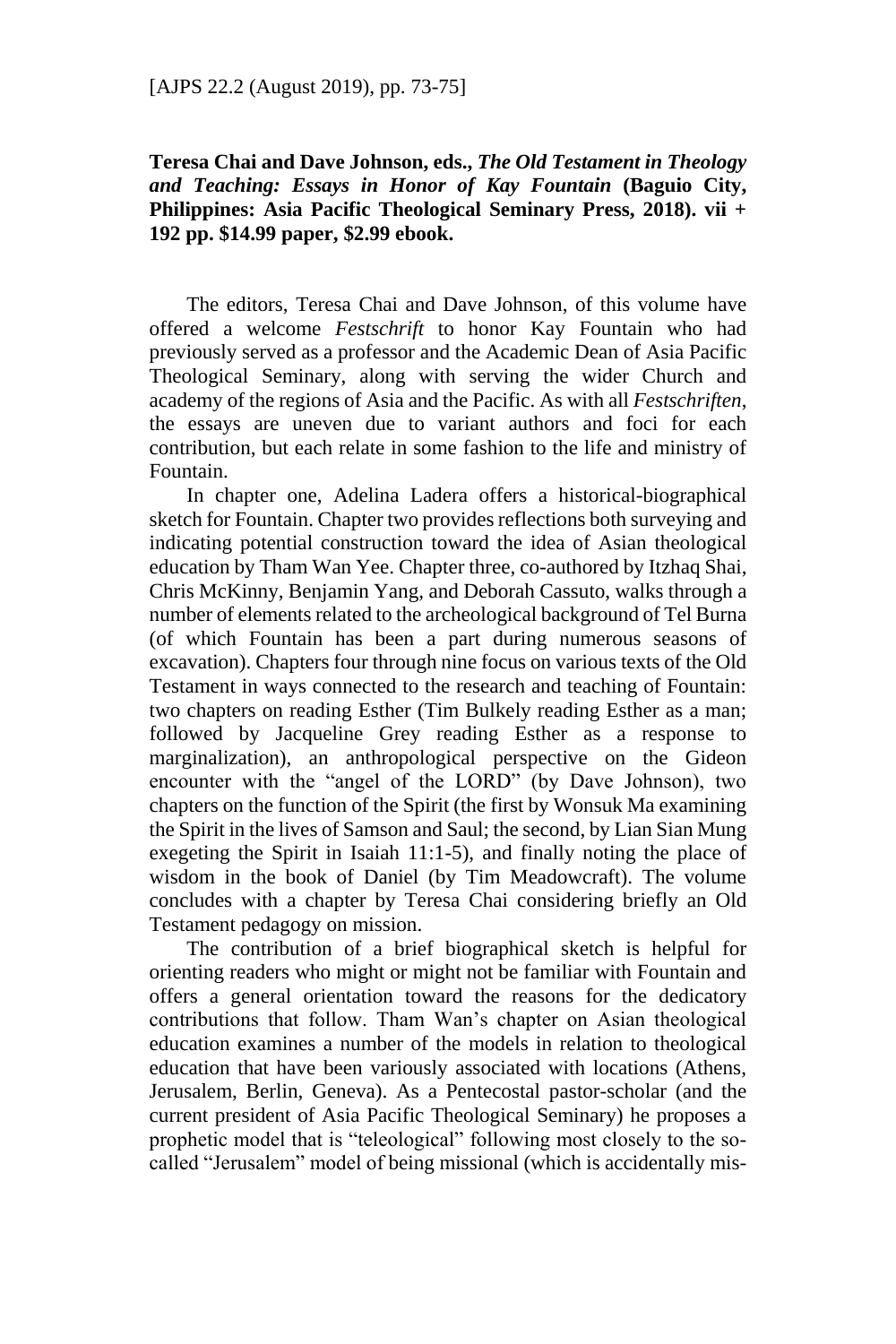labeled as "Athens" in the bottom left box of Figure 1 on page 29). His proposal includes numerous suggestive considerations for application as theological education faces an uncertain future globally. His contribution provides perhaps the most pragmatic chapter of the volume and should be a required preliminary read for those involved in higher education globally to give due consideration to the challenges of contextualized theological education. His work reminds the reader that understanding one's context is not a simple matter, but becomes an important (oftneglected) matter as globalization expands in ways more likely to monoenculturate with a dominant cultural identity driving theologizing and theological education.

The multi-authored archeological contribution is a welcome addition for a Pentecostally oriented project as it testifies to the work of Fountain to enter this field herself that has not often found many Pentecostals engaged. Perhaps just such an article (and her persistent involvement in digs in Israel) might inspire a generation of Pentecostal and Asian scholars toward such endeavors.

The two chapters offering readings of Esther are provocative in the most positive sense. Considerations of reader sensitivities and orientations should be forefronted as both chapters have done well. Drawing, as each does, upon some level of influence by the doctoral work of Fountain, both authors provide re-hearings of the story of Esther from what might be considered the margins though actually listening to the heart of this text (per their readings).

Johnson's essay on the calling of Gideon provides a unique perspective in light of both ancient and contemporary cultures, which regard spirits and divine guidance by variant embodied means to be part of the experience of life. He rightly notes that numerous western readings have tended to explain away the more spiritual elements of this account, while many Majority World contexts consider such experiences to be normalized in some fashion. A weakness of this essay consists in the use of the generic "God" (100-101, 108, 112-113) where the use of Yahweh or LORD would have been preferable (and is unevenly specified only at certain points: 105-108, 112) to distinguish that the god spoken of is the specific God of Israel in the narrative of Gideon (in contrast to the gods Asherah and Baal who are both mentioned in Judges 6 and contrasted with the power of Yahweh as the national deity of Israel).

This is a similar problem in Ma's chapter on the Spirit in relation to Samson and Saul where "God" is offered when "Yahweh" (or some indication of Israel's specific covenantal deity follows the biblical text more closely) should be used, particularly in reference to the "Spirit of the LORD". It is possible that Ma has also misunderstood the function of the Spirit upon Samson and Saul to provide potentiality for moral